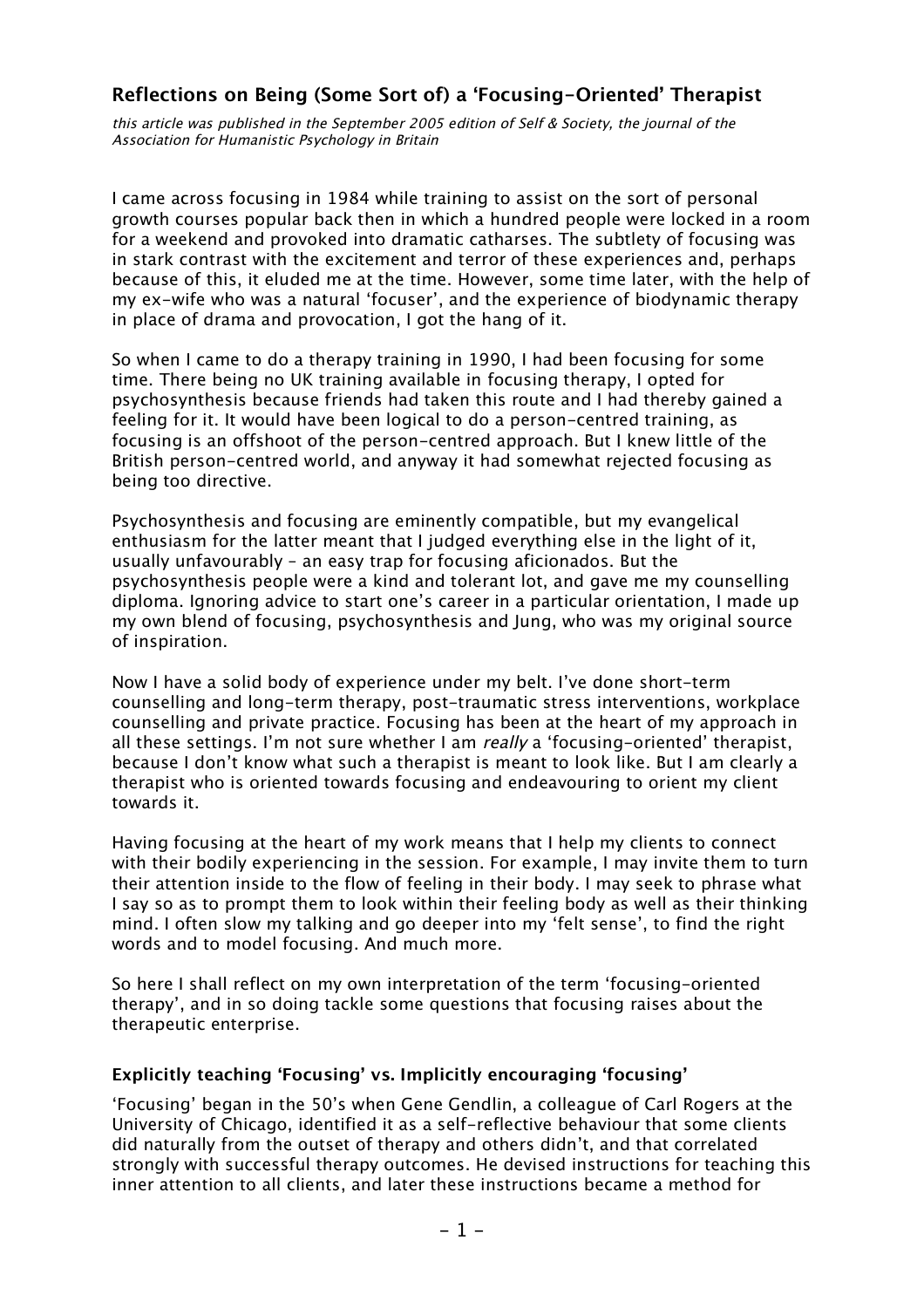anyone seeking self-help skills. As self-help, peer-partnership focusing developed, those who followed in Gendlin's wake started putting a capital 'F' on the front. So 'focusing' is the natural skill of listening to bodily felt experience, and 'Focusing' is the learnt method and practice of inner attention that encourages the natural skill.

One way to bring focusing into therapy is to teach it to your clients explicitly, or to send them to another Focusing teacher. I don't do this unless requested, because I am wary of making such a strong intervention that might lead to resistance or compliance in my clients. I don't think anyone in the Focusing world has ever done the research needed to evaluate the usefulness of such a strategy, which is strange as Focusing originally grew out of research.

More importantly, I think it is simplistic to believe that clients taught Focusing the method would then be doing focusing the inner behaviour. Yes, it helps if clients deliberately pay attention to bodily feeling, but this is not a therapeutic panacea. What I've found to be most helpful is for clients to develop their ability to reflect on their felt experiencing – to focus naturally – during therapy. It's a skill that's transferable to other relationships.

The ability to focus on felt experiencing develops from birth onwards through zillions of experiences both in and outside the therapy room. The deliberate learning of Focusing is a drop in the ocean compared to the subconscious learning that takes place in close relationships. So I like the implicit encouragement of focusing – e.g. "does it feel right when you say that?" – topped up sometimes with pointing out an aspect of focusing – e.g. "that feeling you have that's hard to put into words, it's important".

### **Lengthy Focusing interventions & brief focusing moments**

People who know a little of Focusing may think the focusing therapist guides their clients through the sort of step by step process outlined in Gendlin's 'Focusing' book. That's one way, but it is cumbersome. It is much more helpful to make up a guided process spontaneously to fit the moment. And whilst I sometimes guide clients through longer spells of Focusing, much more often I encourage brief moments of pausing to 'go inside'.

The advantage of having clients attend inwardly and silently is that they orient more of their awareness towards the body, towards feeling, and towards the unconscious and the quiet depths from which images and transcendent experience arise – away from intellectualising, words, and the conscious mind. But this can happen naturally in therapy for brief moments, and a balance has to be struck between the client's intrapersonal contact with their bodily experience and their interpersonal contact with the therapist. Of course, the two are not mutually exclusive.

The more seamless the moving from a lively interpersonal exchange to a deeper level of intrapersonal experiencing and back again, the happier I am. I don't like to feel I am doing techniques – I prefer to sense that together my client and I are extending the boundaries of what and how we can communicate.

#### **'Experiential' listening: the bees knees in empathic listening**

I learnt Focusing under my own steam in the 1980's by practicing it with my exwife, reading the literature and benefiting from my own experience. It was only when I went to Chicago in 1990 to do a week's training with Gendlin and his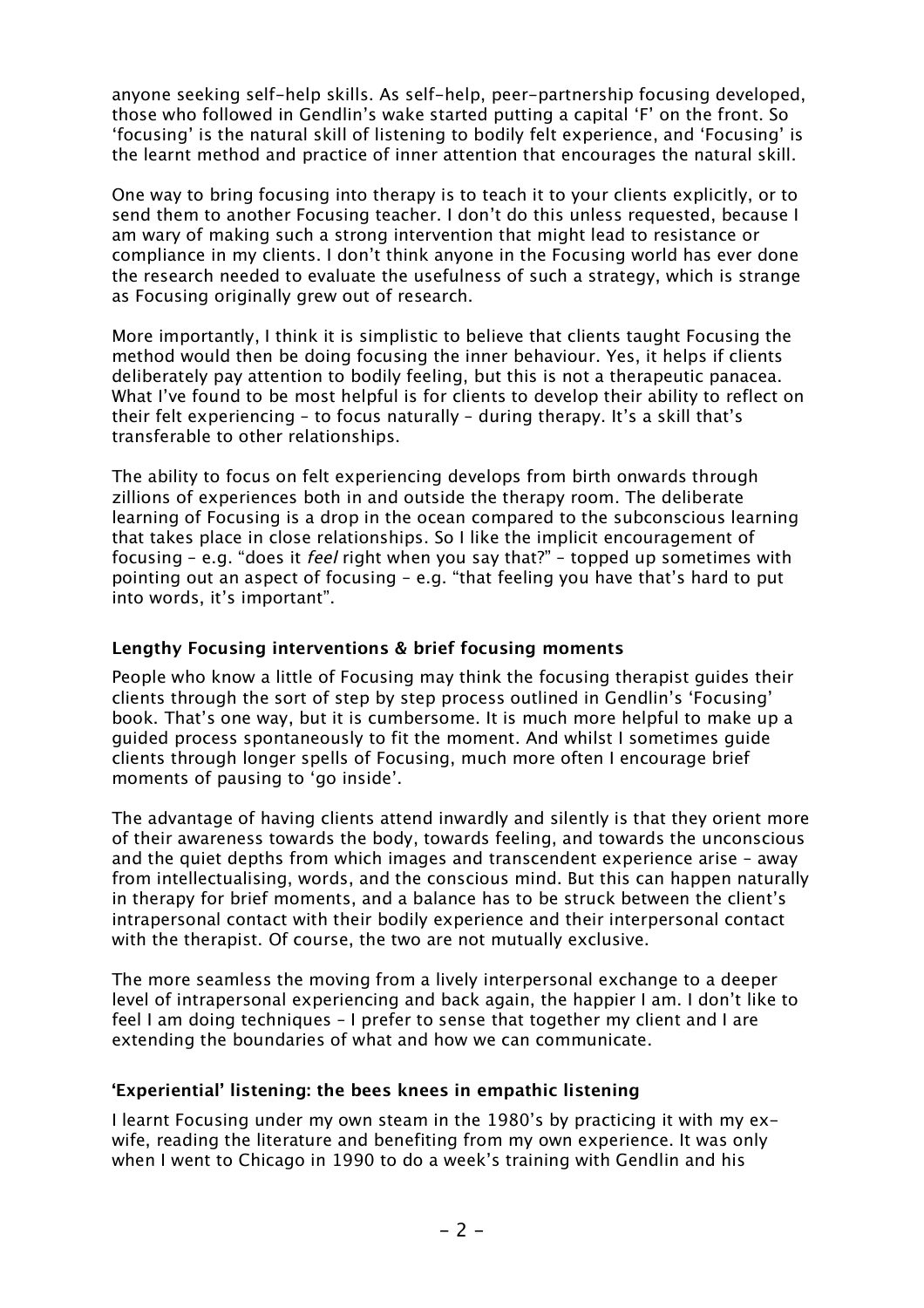colleagues that I appreciated their style of reflective listening. It's a sensitive and intimate style, and I came home feeling as if I had found the holy grail.

Therapists may do reflective listening, but we don't necessarily learn how this basic counselling skill can become a creative therapeutic art. In Chicago they called their style 'experiential listening' to denote that the aim is to reflect not only what the client says but how they are experiencing it inwardly. Responses can point to the bodily 'felt sense' of what is being discussed – e.g. "something about all this feels uncomfortable for you", and the therapist can stay close to the client who is on the edge of feelings that are hard to articulate – e.g. "yes, yes, it feels sort of 'zingy' in there…".

Especially with painful feelings, I noticed that where the psychosynthesis people remained silent, respectfully but distantly, the focusing people would be right in there with empathic noises and statements like "I can sense that this place needs very gentle care just now". This close support helps those of us with a tenuous connection to uncomfortable feelings to overcome our shame of experiencing them in front of others. Silence can be experienced as 'this isn't really OK'.

I suspect that such close reflection can recreate the empathic responses we may have missed in infancy, so that we learn how to be with distressing or hard to articulate feelings and states in the company of a supportive person. It relates to the area of unconscious right-hemisphere communication between infant and caregiver that is the focus of current neuroscientific study.

### **Focusing delivers transcendent experience**

Focusing (the method), through its inwardness and quietness, frequently delivers transcendent experiences, especially in the lengthy intervention format. Such experience, in which the individual discovers a surprising inner depth, gives a taste of the creative power that lies within. It is impressive in the way that something unexpected and transformative wells up from an unexplored corner of the mind. However you conceptualise it - spiritual, the higher self in action - it is experienced as empowering.

Transcendent experience may not be necessary for therapy to work, but it helps. It inspires and gives confidence that change can happen. For clients who find intimate relationship a struggle, it provides self-esteem whilst they continue the difficult process of learning to relate better. I think it is not absolutely necessary to therapy because it is available outside the therapy room, whereas working through the thoughts and feelings aroused by intimate relationship is not - not to the person who feels they need therapy, at any rate. All embodied transcendent experience involves focusing, and Focusing is a good way to help it happen.

Gendlin believes the unfolding of the bodily felt sense is Jung's 'transcendent function' that lies beyond thinking, feeling, intuition and sensing. I think this is sometimes the case, but it usually takes the lengthy and deep Focusing for this to happen, or a similar process involving symbolic imagery. On the other hand, the bulk of unfolding from the felt sense in therapy comes in the course of dialogue, and is about grounding the ego in the client's embodied experiencing – a local synaptic re-structuring perhaps, rather than a global transcendental uplifting.

## **"It's the therapeutic relationship, stupid!"**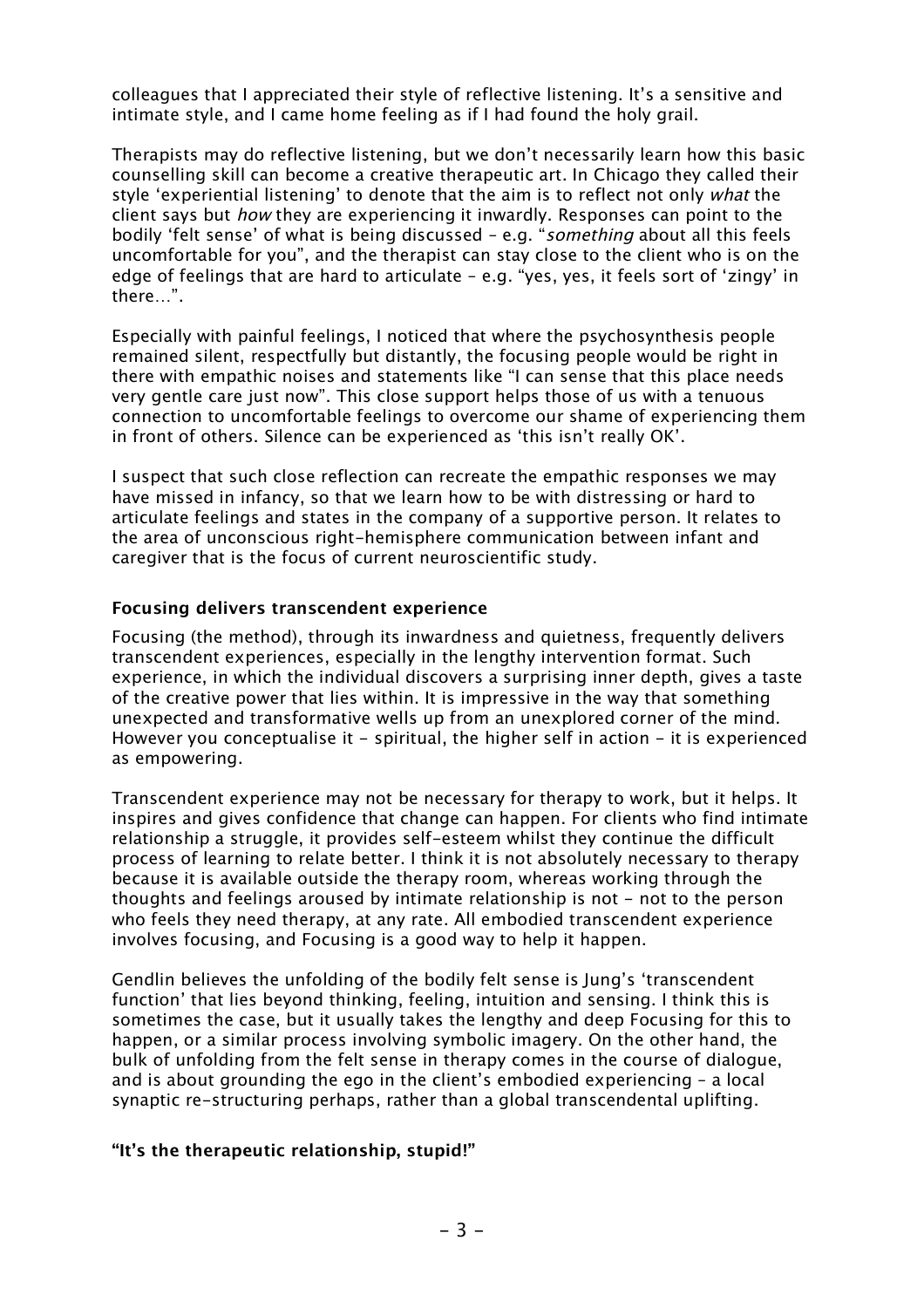In contrast to transcendent experience, much of therapy is of necessity the hard work of going over the minutiae of life experience, unglamorous and often painful. The therapist is not only the provider of comfort and support but also the challenger and the deflater, the one who speaks uncomfortable truths, and the fumbling human being with his or her own inner fault lines.

Whilst my aim is to be both the facilitator of transcendent experience and the companion on whom my client can project what they will, in practice I am more often the latter. If someone comes to see me for a Focusing session, they get the facilitator of possibly transcendent experience. But if this becomes a therapy relationship with its ongoing dialogue, I become the companion they may feel ambivalent about, and I then have to deliberately change direction to switch the process back into the inner depths.

I now tend to believe that the best cure for a poor ability to reflect on bodily experiencing is the experience of a good therapeutic relationship over time. This relationship can be extended to include focusing, with both parties listening to their felt sense of what is happening in the space between them. Transference can be explored in this gentle, step by step way, with both parties' experiencing being informed by, but also taking precedence over, psychodynamic theory.

## **The theory of focusing is as rich as the practice**

Focusing is better known as a method than as a theory. People want to know what they can do as therapists, and clients want to know what can be done in therapy, that isn't plain old talking about the problem. Focusing offers them an inner process, a way to explore topics experientially, a way to turn one's attention from mind and thinking to body and feeling.

But Gendlin's theoretical ideas are of immense value too. In fact, I haven't come across any better description of what really happens in therapy. Any technique is limited in scope, and this is true of Focusing: there is client resistance, the fact that techniques do not always work as planned, and the fact that therapy is often such a demanding task that we have to abandon our favourite procedures and invent something new to fit the person in the moment. And to create on the hoof, a good foundation of theory is needed: principles, understanding, and experience arising from them, that enable us to do better than make stuff up at random.

There is not the space here to go far into Gendlin's ideas. His paper 'A Theory of Personality Change' is the best place to start if you are interested (to go much further, you have to venture into his philosophical works). I think he undermines his case by not coming to terms with the notion of unconscious feeling, but as an explanation of how new conscious contents emerge in the therapy room, it is brilliant. He shows how fresh feelings, thoughts, images and memories unfold when there is a human relationship and a 'feeling process', and advises the therapist to respond "to what is happening in the client that the client doesn't respond to".

## **Think 'felt sense'**

A key Gendlinian concept is the 'felt sense'. There was no English word for the experience of bodily feeling in the moment until he coined this phrase, though obviously this aspect of experience was known about. It underlies each moment, it's the source of fresh feelings & creative thoughts, and it's the place from which the 'unfolding self' unfolds. But without a name, it has been relatively unavailable for popular consumption. The neuroscientist Antonio Damasio has written a book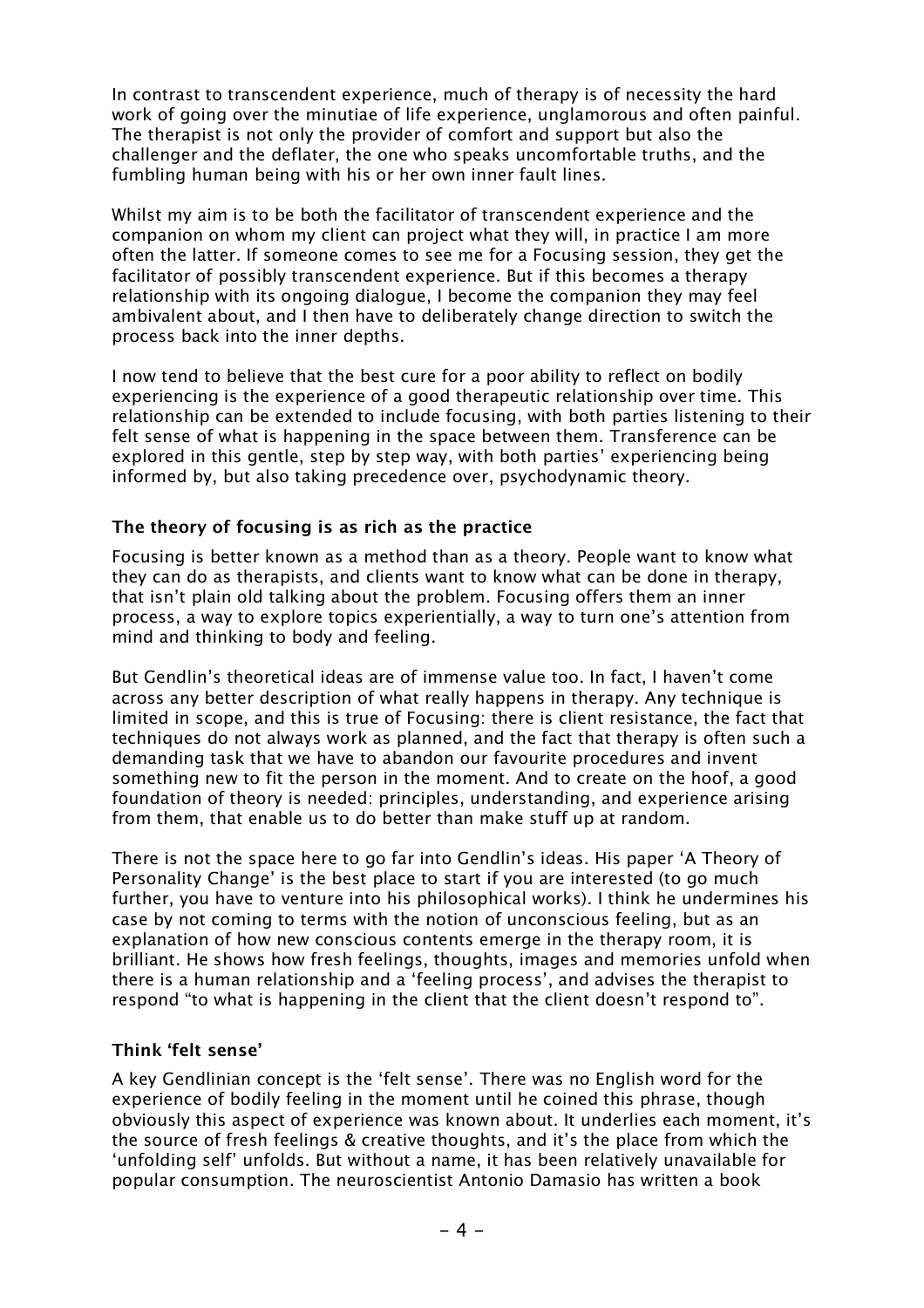about it, 'The Feeling of What Happens', and describes it as "the feeling of a feeling".

The term, however, fits with popular language, because we say "my sense of this situation" and "it just *felt* right". When the therapist pauses to speak from his or her felt sense, the client is subliminally encouraged to do likewise. And when the client speaks from their felt sense of what they are exploring, then you can be sure that something valuable is happening. We heal emotional wounds by moving between our felt sense of them and our attempts to express them. People come to therapy because they have an experience the felt sense of which they are unable to sit with for long enough to form in consciousness what is implicit within it.

Speaking from the felt sense is not the same as speaking with feeling. 'Feeling' is a concept we have a name for, like 'sadness', 'anxiety', 'frustration', but we may or may not have a sense of it in the moment. 'Felt sense' is the here and now bodily sense of something we don't yet have words for, it's the faltering attempts to find ways to express our experience, it's what gives rise to the odd things we say that don't make logical sense yet 'we know what we mean'.

In the therapy room, the felt sense is the client's meaning that they struggle to articulate, or a vague and incomplete "something…" that appears amidst their explanations. It's the therapist's awareness of the particular counter-transference feeling evoked by this client, the sense that something is too much for the client to talk about just now, or that a kind or a confrontative response is needed. The felt sense is visceral, sometimes powerfully so, other times very subtly so. Effective therapy is the interaction of two flows of felt senses in two people: when this interaction stops, the therapeutic process risks going nowhere.

If you are puzzled, read on, read Gendlin, think about it. I have been mulling over what 'felt sense' really means for years, and I'm still doing so. That's the sort of creature it is – in itself, a shift in consciousness.

#### **Keep your head screwed on and have a bodily felt dialogue**

People often bemoan the futility of mere 'talking about', the apparent limitations of words and language to reach the parts where life is deeply felt, and criticise 'being in the head' as if they would welcome placing their's on the executioner's chopping block. We all know the satisfaction that comes with other forms of self-expression – movement, imagery, drawing and so forth. So how do we make the talking meaningful, and how can we orient our talking so that it connects us with our bodies? And if we don't bite the bullet in the therapy room, how will we learn to talk with heart and mind in our relationships and friendships?

Dialogue can be embodied, felt in the body. We can learn to speak from the felt sense, to think from it, and to refer the theoretical ideas and concepts we take from our mental filing cabinets to it. If we don't, these ideas and concepts - all of which once emerged from someone's felt sense – may come to dominate. They need to be brought to heel, to be made relative to the bodily self. Then they are useful helpers instead of tyrannical figures.

Here are some ways I use to keep the dialogue rooted in the felt sense:-

- "hold on, let me check I've understood you here…" (and then I say it back from my felt sense of what my client said)
- "take a moment to check inside whether it feels right to say that"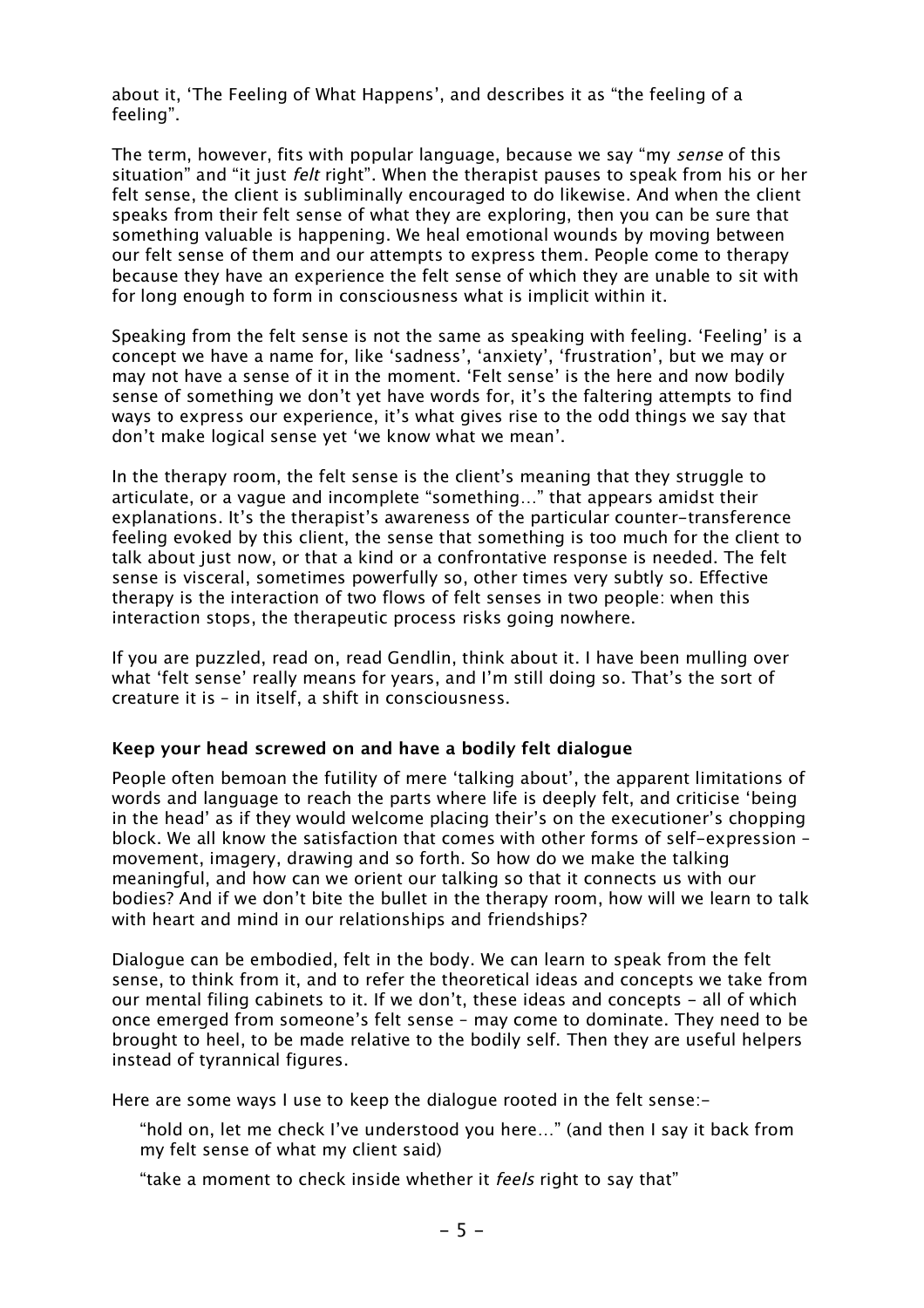"what do *you* think?"

"how does what I've said leave you feeling?"

I try to be mindful of the place my speaking is coming from in me, and the effect it is having on my client – and of the place their speaking seems to be coming from in them and its effect on me.

Something that I don't think is well recognised in the Focusing community is that the felt sense is evoked by discussing meaningful content as well as by 'going inside'. If the dialogue is to the point, both therapist and client connect their heads with their hearts and beyond. The longer I practice, the more I want to engage my clients in a lively dialogue where I include my own experience and knowledge.

## **Conclusion**

The use of Focusing and a focusing orientation in therapy brings inwardness, reflection, bodily feeling, moments of reflective silence and transcendence, into the room. If overdone, it can result in the client hiding from the therapist and the therapist hiding behind a procedure. But sprinkled in sensitively, it adds depth and embodiment to other therapeutic methods and to the dialogue. Clients like it, because it feels good when something new unfolds from the felt sense and they can trust an inner resource as well as the outer resource of the therapist.

It takes time to appreciate focusing in depth, and there is no substitute for the experience of peer-partnership Focusing. Many therapists do little bits of Focusing, e.g. "invite an image to come", "stay with it", but I doubt that those not well exposed to it say the following sorts of things to their clients:-

"you had something there just a moment ago, maybe you could find it again…"

"I can see you're really feeling it now…"

So why can't you train in focusing-oriented therapy? Because Focusing on its own is insufficient, as Gendlin himself admits. It's better suited for weaving into a more comprehensive therapeutic training, as we are doing at Regents College on their Integrative and Existential courses. You can study it after qualifying, for example at the University of East Anglia which is running an MA programme devised by Campbell Purton and colleagues (Campbell is also the author of an excellent new book - 'Person-Centred Therapy – The Focusing-Oriented Approach'). Or, you can learn Focusing for yourself and adapt it to your work.

I cannot say if I'm a better therapist for my knowledge of focusing. But I think I orient myself to the task in hand with my clients more easily because of it. It offers many ways to help them experience the therapeutic process as arising from within themselves, and an experiential base for the therapist to mould their theoretical understanding to the particular client.

## **Further reading**

Damasio, Antonio, 'The Feeling of What Happens'. Heinemann, 1999, London.

Gendlin, Eugene, 'Focusing-Oriented Psychotherapy'. Guilford Press, 1996, New York.